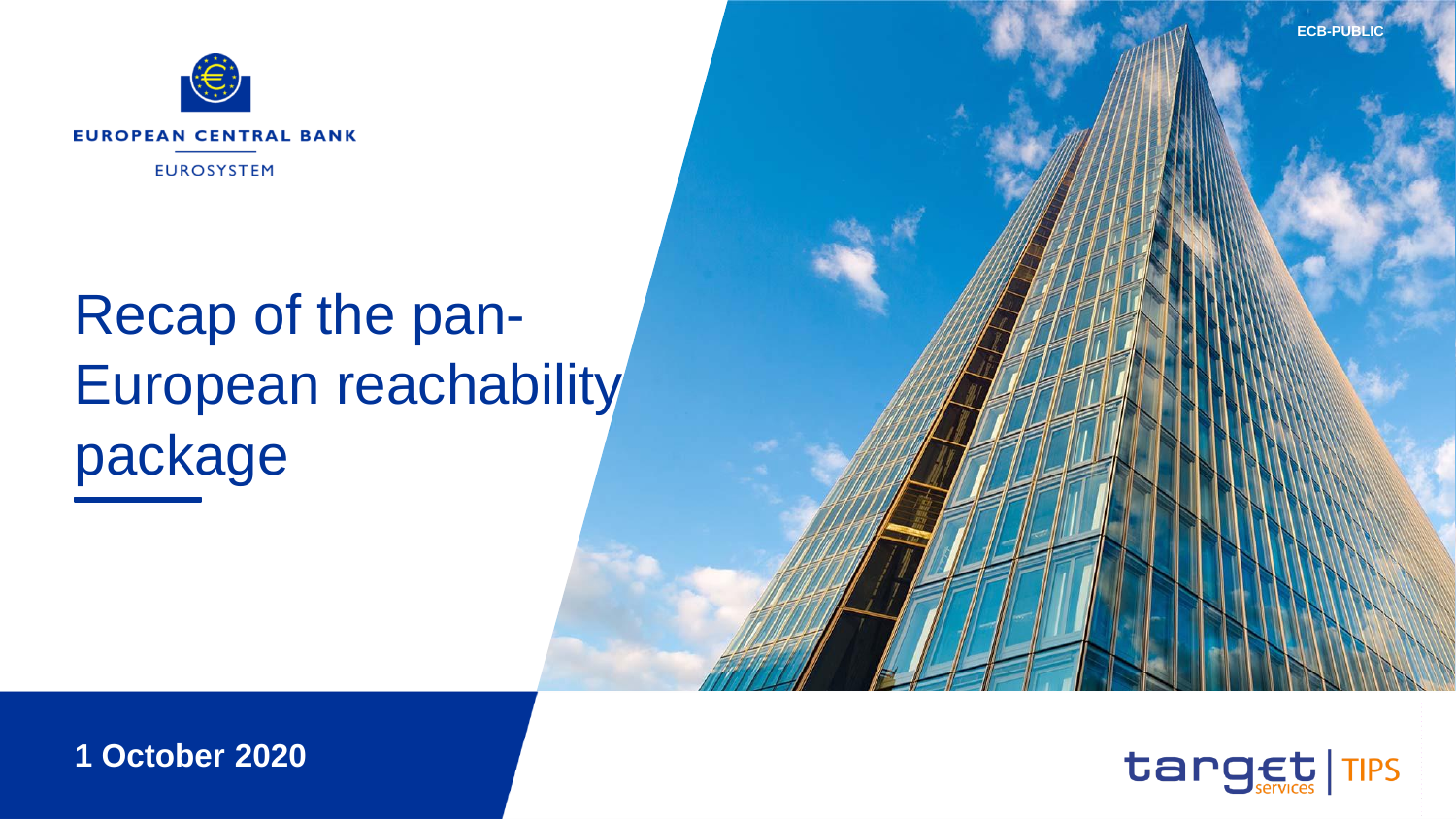### **Reflection on the AMI-Pay workshop**

- On **8 September 2020** the second **AMI-Pay workshop** on the pan-European reachability for instant payments took place in extended composition.
- The **European Commission** expressed their appreciation and **full support** for the entire package implementing the pan-European reachability.
- Following an **ECB presentation** on the content, benefits and timeline of the measures, a constructive series of **Questions & Answers** was conducted.
- It was announced that **further technical questions** will be tackled at today's occasion of the **technical workshop** on the pan-European reachability.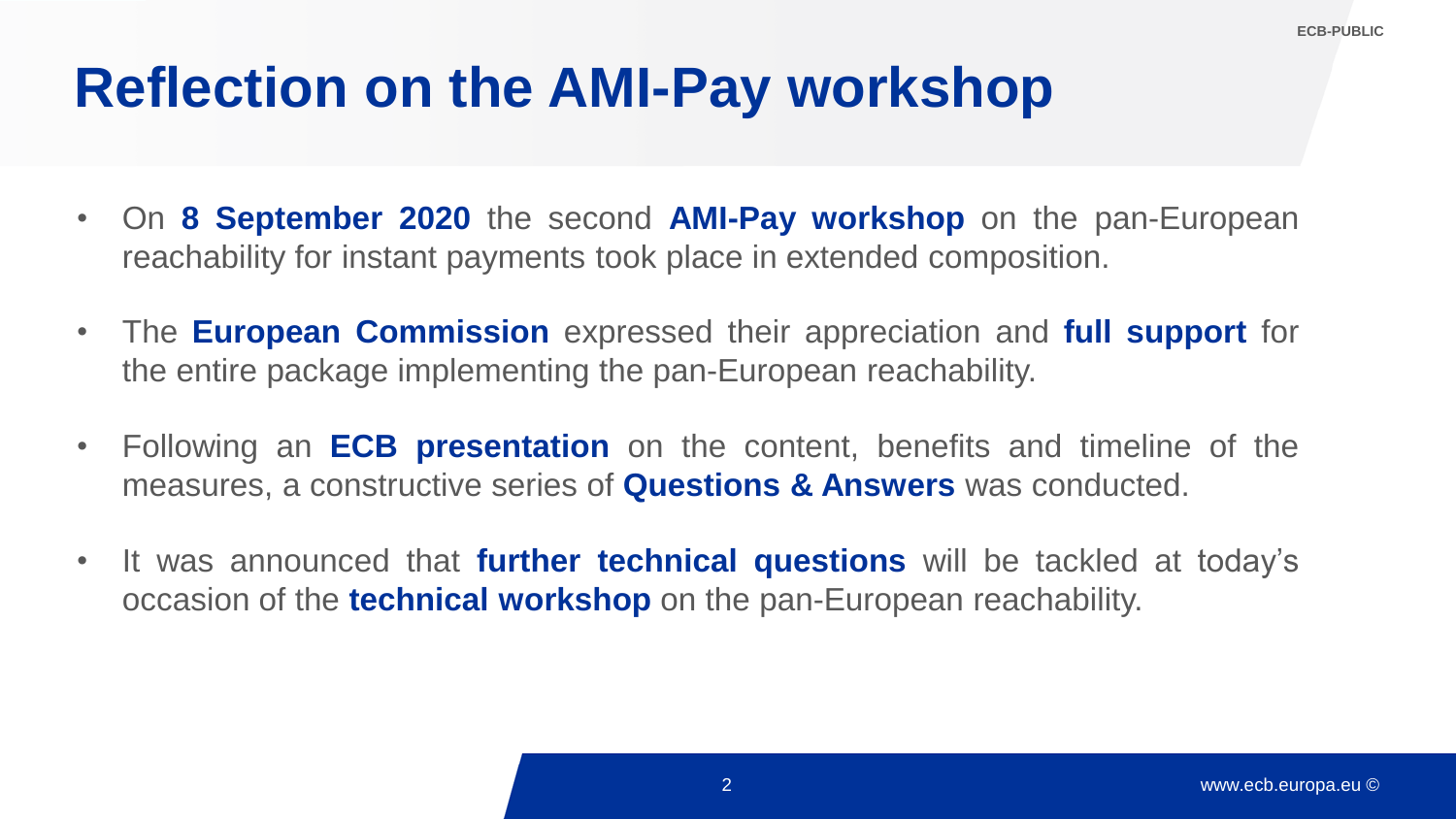### **Recap of measures (1/2)**

All **PSPs** which have adhered to the **SCT Inst scheme** and are reachable in **TARGET2** should also become **reachable in a TIPS central bank money** liquidity account, **either as a participant or** as reachable party (i.e. **through the account of another PSP** which is a participant).

- Reachability in a TIPS Central Bank account is **required**.
- This implies for the PSP X the **obligation** to **process/accept any incoming** instant payments another PSP Y may send to the **TIPS DCA/CMB** of PSP X.

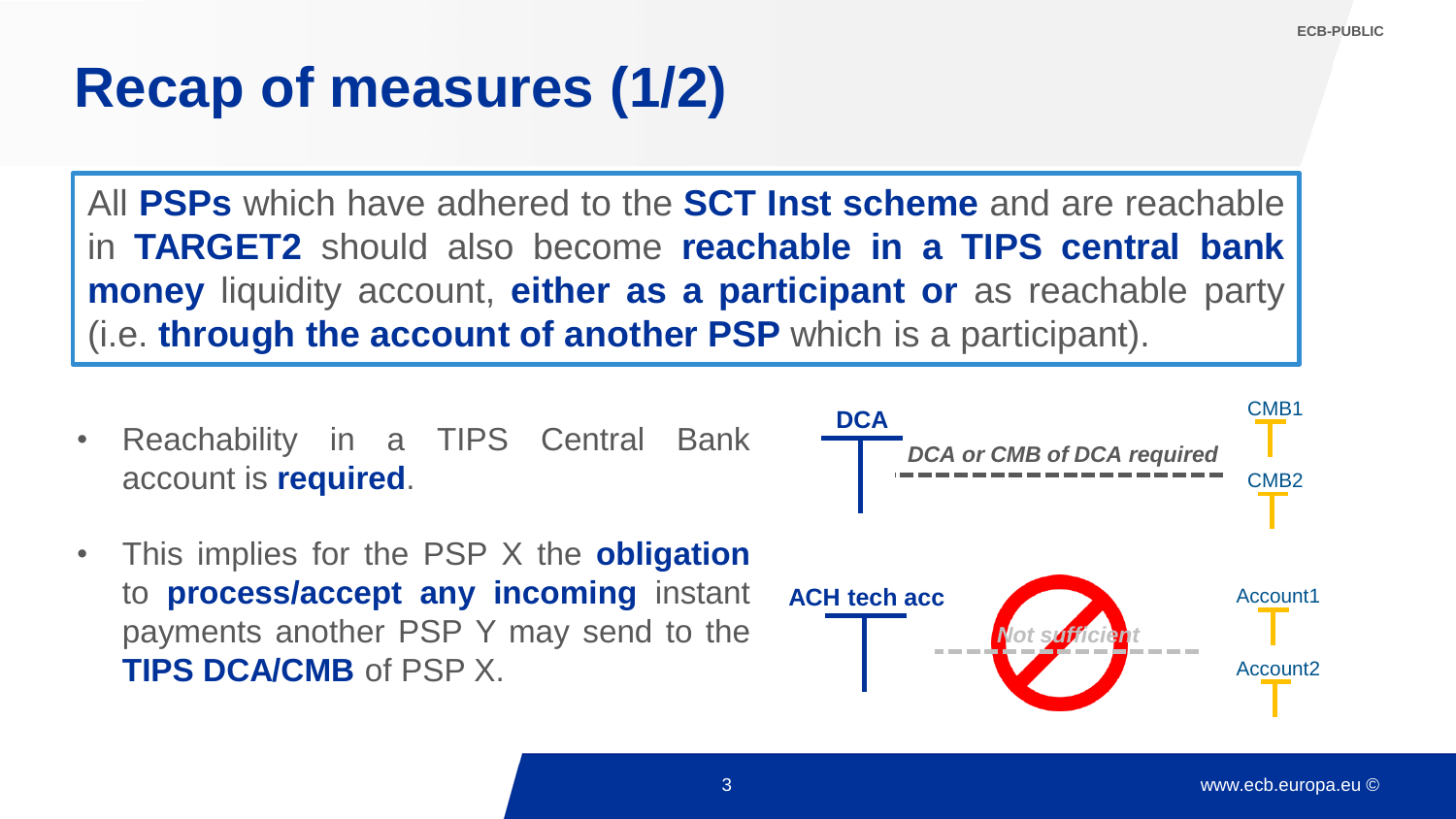## **Clarification on applicability of the measure**

All **PSPs** which have adhered to the **SCT Inst scheme** and are reachable in **TARGET2** should also become **reachable in a TIPS central bank money** liquidity account, **either as a participant or** as reachable party (i.e. **through the account of another PSP** which is a participant).

- This applies to both **direct and indirect** SCT Inst compliant TARGET2 participants.
- Hence, it is **foreseen** that the **TARGET2 Guideline** will indicate:
- i. that the **PM account holders** which have adhered to the **SCT Inst scheme** are **required** to hold a **TIPS DCA** or to be **reachable** via another TIPS DCA holder;
- ii. that the **indirect participants** or **addressable BICs** which have adhered to the **SCT Inst scheme** would **only** be **registered** if they hold a **TIPS DCA** or are **reachable** via another TIPS DCA holder.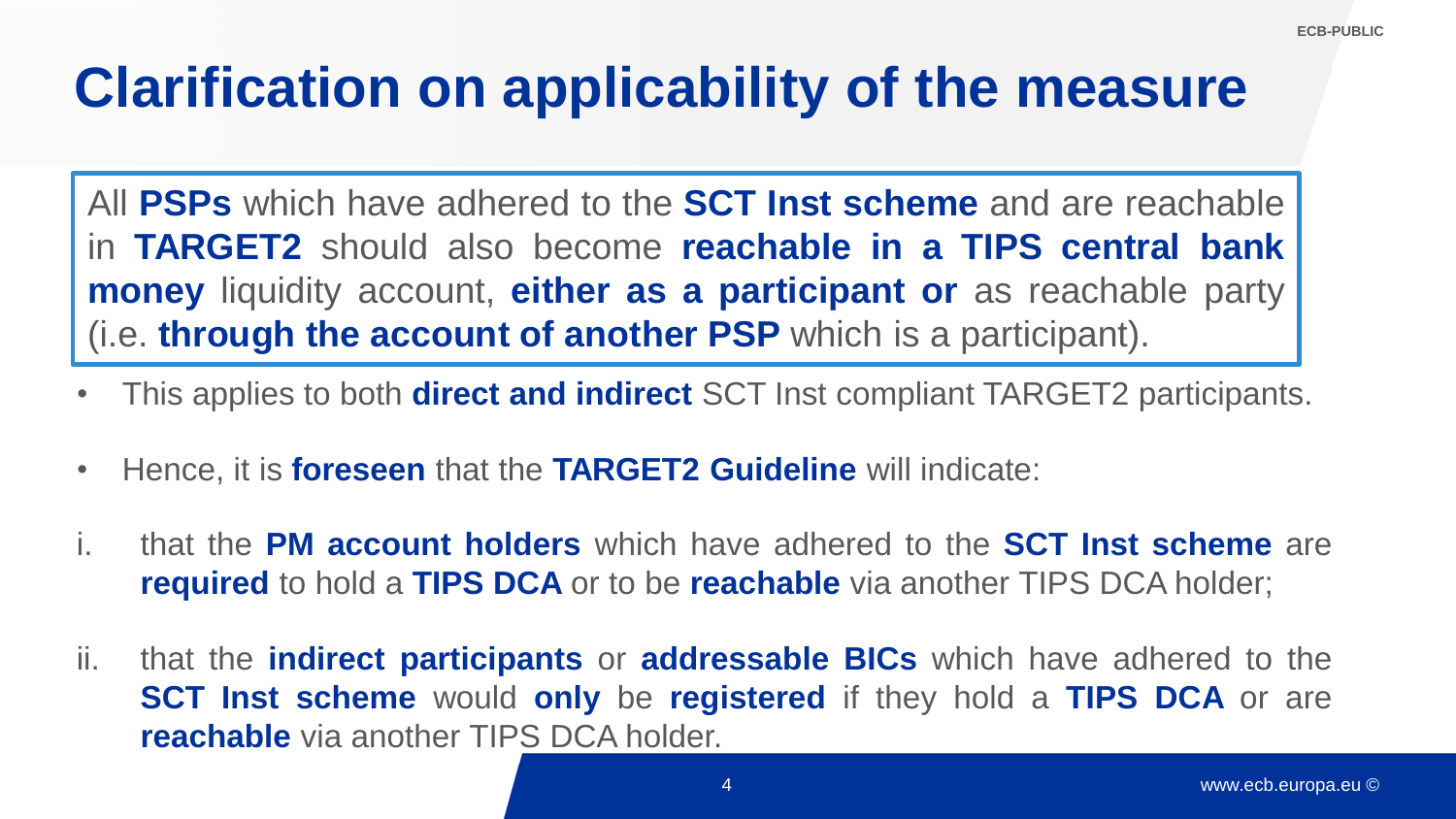# **Recap of measures (2/2)**

All **ACHs** offering instant payment services should migrate their **technical accounts** from **TARGET2** to **TIPS**.

- This enables the realization of a **viable interoperability framework**  across European CSMs.
	- Each bank will be **reachable**, independent of the entry point for instant payment transaction (any ACH or TIPS).
- Furthermore, the measure guarantees **24/7 access** to **Central Bank money**.

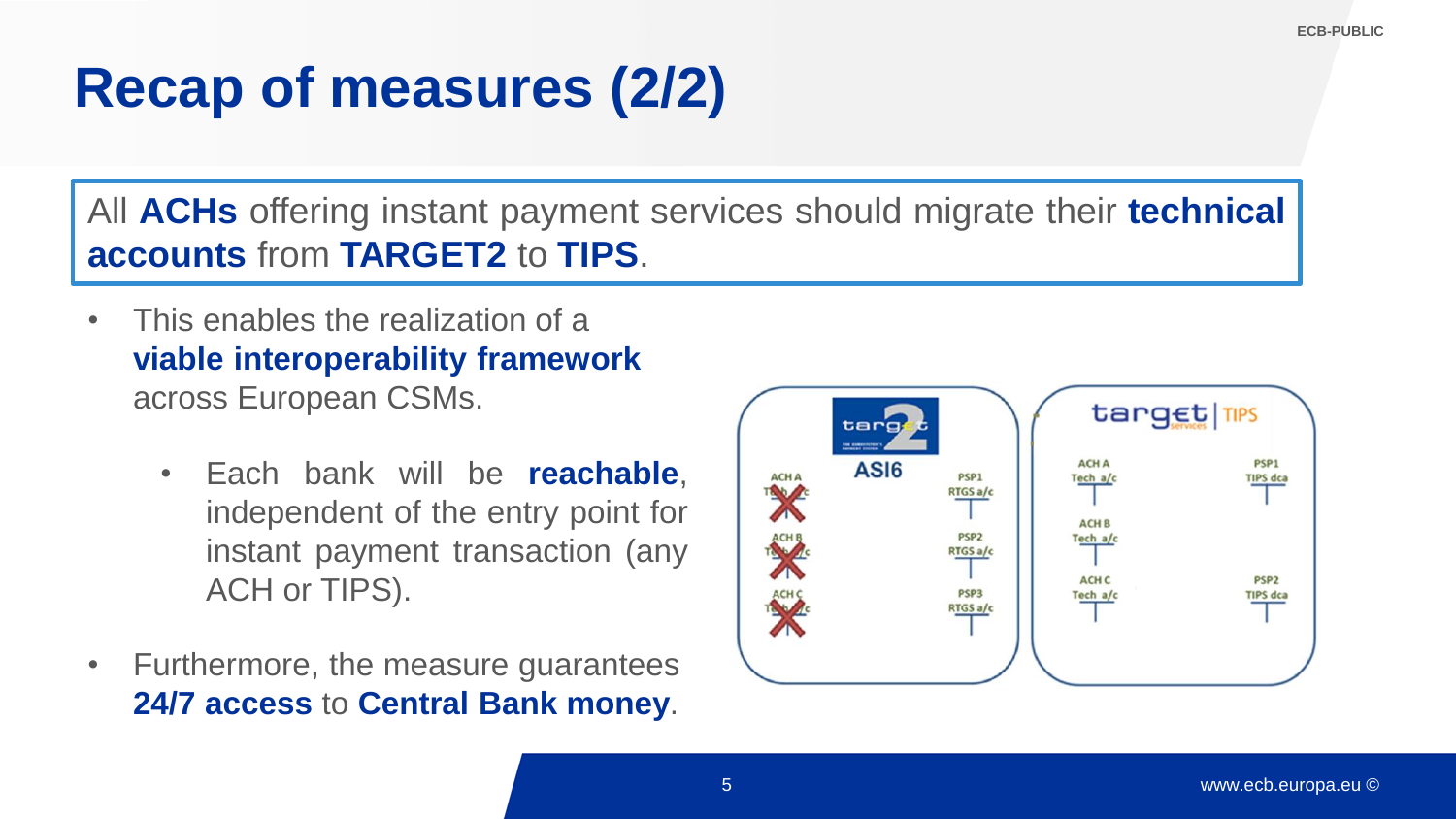# **Clarification on applicability of the measure**

All **ACHs** offering instant payment services should migrate their **technical accounts** from **TARGET2** to **TIPS**.

- This measure formulates the **obligation** for **all ACHs** connected to TARGET2 **clearing SCT Inst** payments to **open a technical account in TIPS**.
- As a result, this measure is **not restricted to** those ACHs which already have an **ASI6-RT connection** in place.
- It **also applies** to ACHs that may use **other models** than ASI6-RT for prefunding instant payments.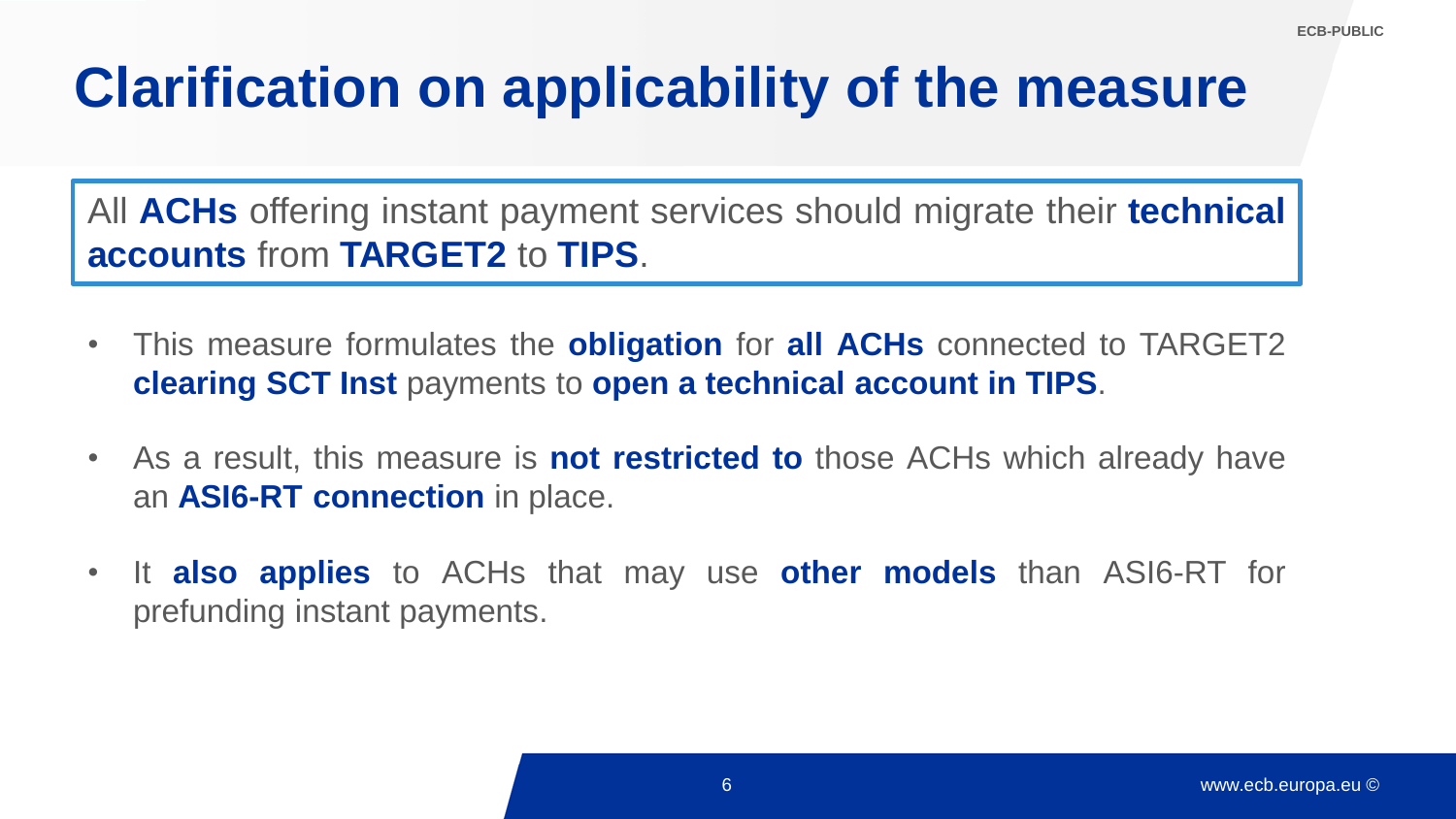### **Recap of benefits**

### **Pan-European reachability package**

The package allows that all Participants are reachable across the chain, irrespective of which ACH (or TIPS) they are using for instant payments.

- All CSMs/PSPs are **pan-European**: Interoperability, **SEPA / SCT Inst compliance**.
- No need for fragmentation of banks' **liquidity pool** and removal of liquidity traps.
- Elimination of **credit risk** exposure and **instant finality** for inter-ACH transfers.
- Optimised liquidity management with **24/7** availability for funding and defunding.
- PSPs can decide to send payments either **ACH internally**, from an **AS technical account,** or using their **TIPS account/CMB**.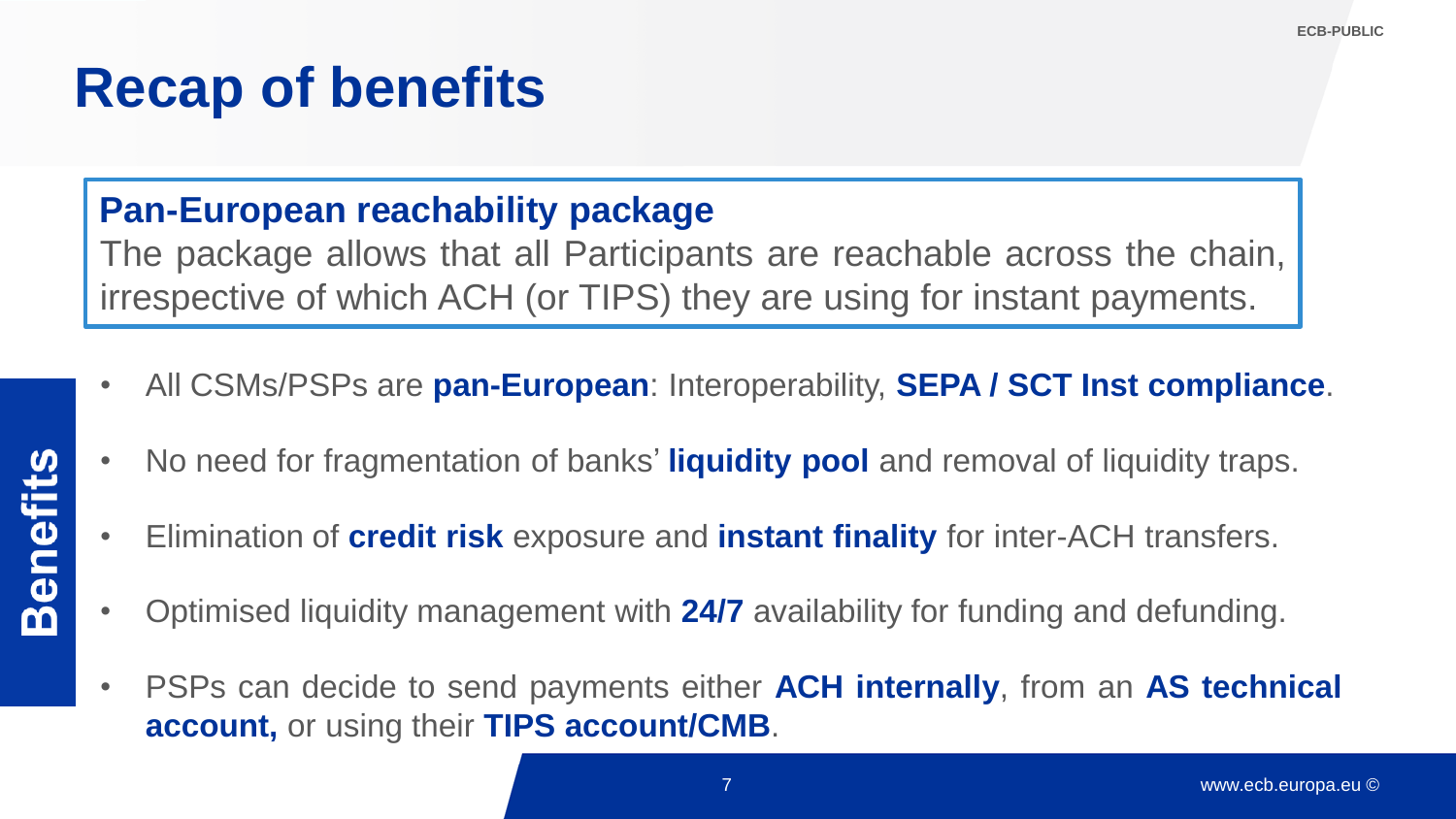# **The options for PSPs in future**

#### **The Options for PSPs:**

- **A** Instructing in an **ACH** and settling in an **ACH**
- **B** Instructing in an **ACH** and settling in its **TIPS DCA**
- **C** Instructing in **TIPS** and settling in its **TIPS DCA**

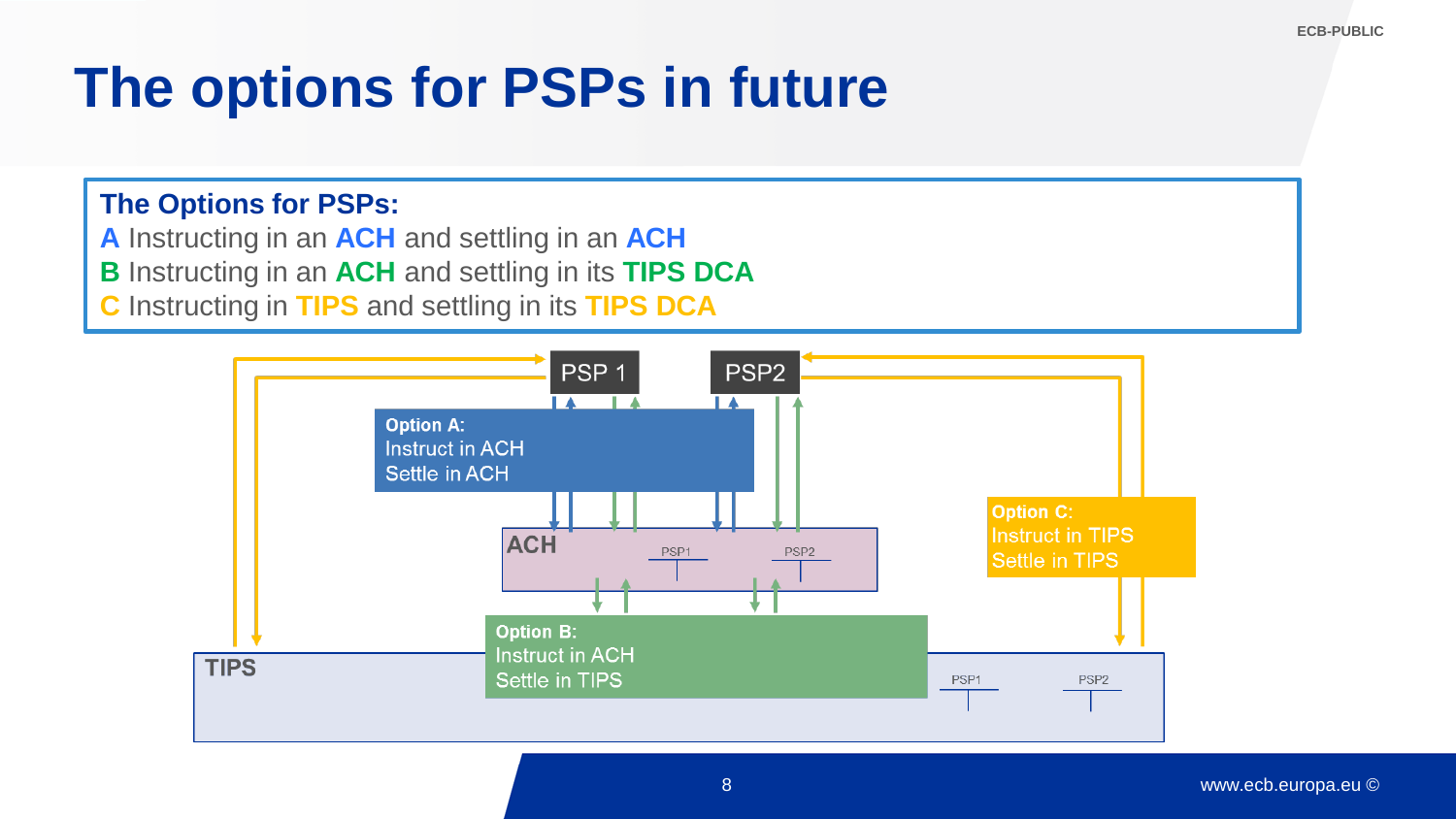### **TIPS connectivity costs remain stable**

- A new **connectivity set-up** to TIPS via **ESMIG** will be established with business criteria applicable between **2021** and 2031.
	- In that period, a cap of **€0.0005 per message** will be set. This implies a maximum price of €0.0025 per instant payment (i.e. 5 messages).
	- SIA-COLT and SWIFT published **maximum prices** for all types of fees.
	- **None** of these maximum prices is **dependent on the number of TARGET services** a participant subscribes to.

9 **they opt for the full configuration, i.e. all components of the A2/B2 pack\*. Thus, participants of T2 (i.e. CLM and RTGS), T2S or ECMS willing to join TIPS will NOT incur any additional one-off and fixed recurring costs if** 

\* The "A2/B2 pack" refers to the maximum prices published by SIA-COLT and SWIFT. This publication contains the items A2 (Maximum price for a minimum set of software and hardware components) and B2 (Maximum yearly fee for utilisation and maintenance of a minimum set of software and hardware components).

connectivity costs

<u>PS</u>

#### 9

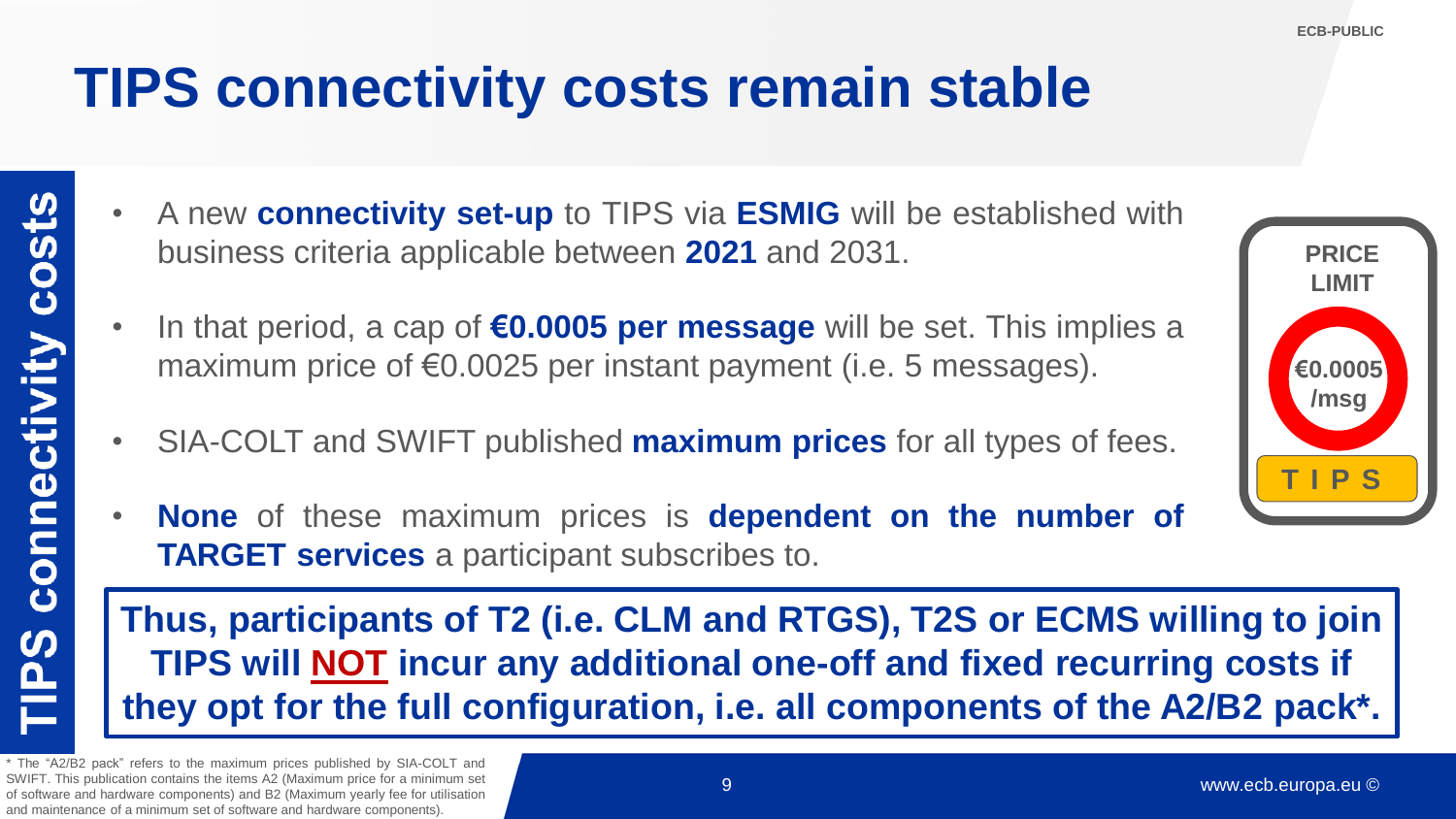### **Overview of draft on-boarding milestones (TPs, RPs & ACHs)**



Q2





PSE– 31 Jan 2021 Project is set up Form of TIPS Participation decided

NSP 1 – 1 Feb 2021 NSP Selection begins

Q1

IAD1 – 1 April 2021 Drafting of Internal Documentation begins

NSP2 – 31 Mar 2021 Completion of NSP Procurement IAD2 – 30 May 2021 Internal documentation drafted

IAD3 – 1 June 2021 Internal development started

NCO – 1 July 2021 Network Connectivity begins  $\overline{\mathrm{Q3}}$  | TRA – 30 Jul 2021

IAD3– 31 Aug 2021 Internal development completed Internal Testing completed

UTA–1 Sept 2021 User Testing Begins

CLD – 31 Oct 2021 Contractual and legal documentation completed

Q4

OBP – 15 Nov 2021 Onboarding activities on production environment are ready to start

GLI – 15 Dec 2021 Go-live (first business day)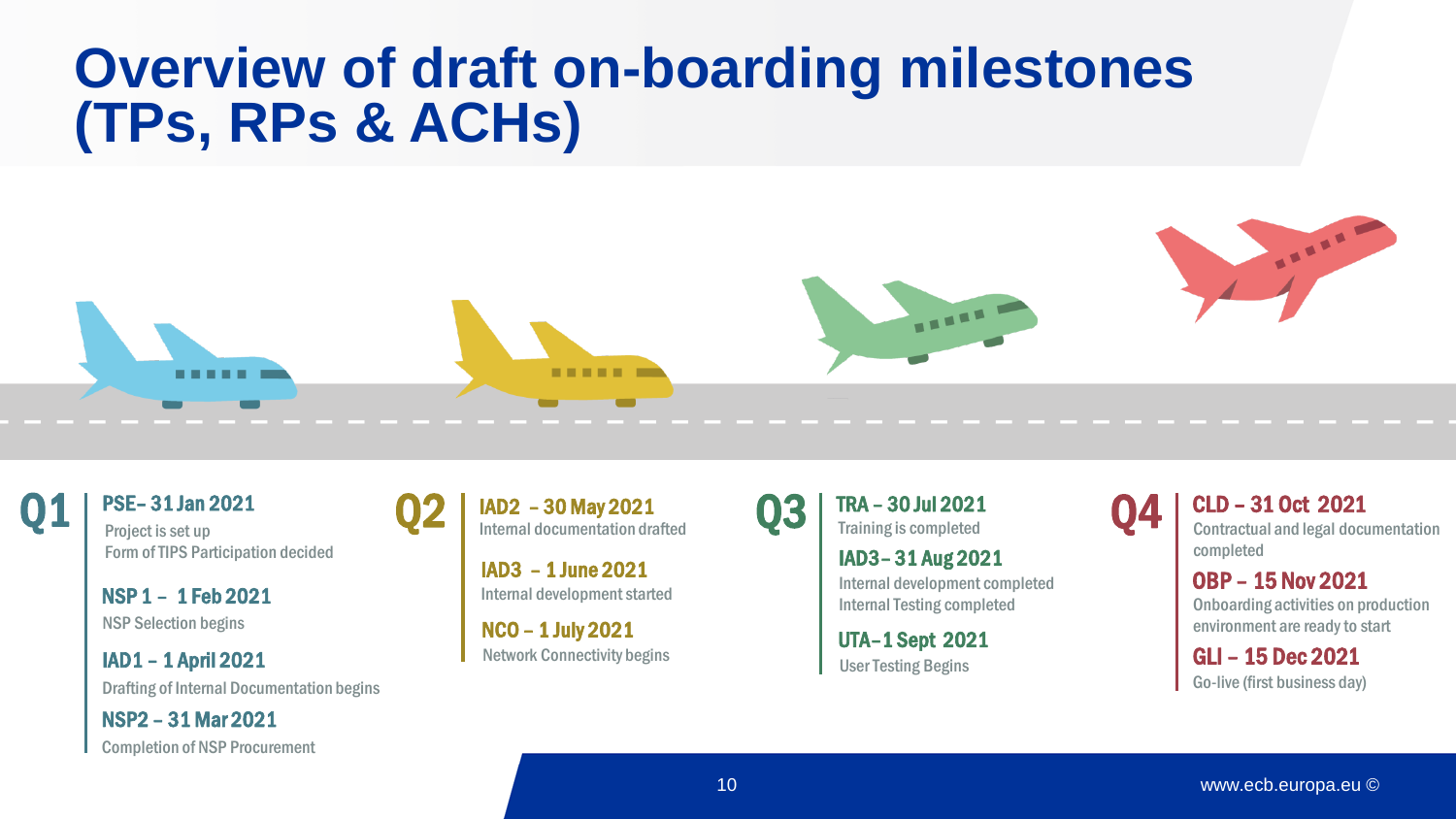### **Thank you for the attention!**

### **TIPS@ecb.europa.eu**

[www.ecb.europa.eu/paym](http://www.ecb.europa.eu/paym)

in **ECB: market infrastructure and payments**

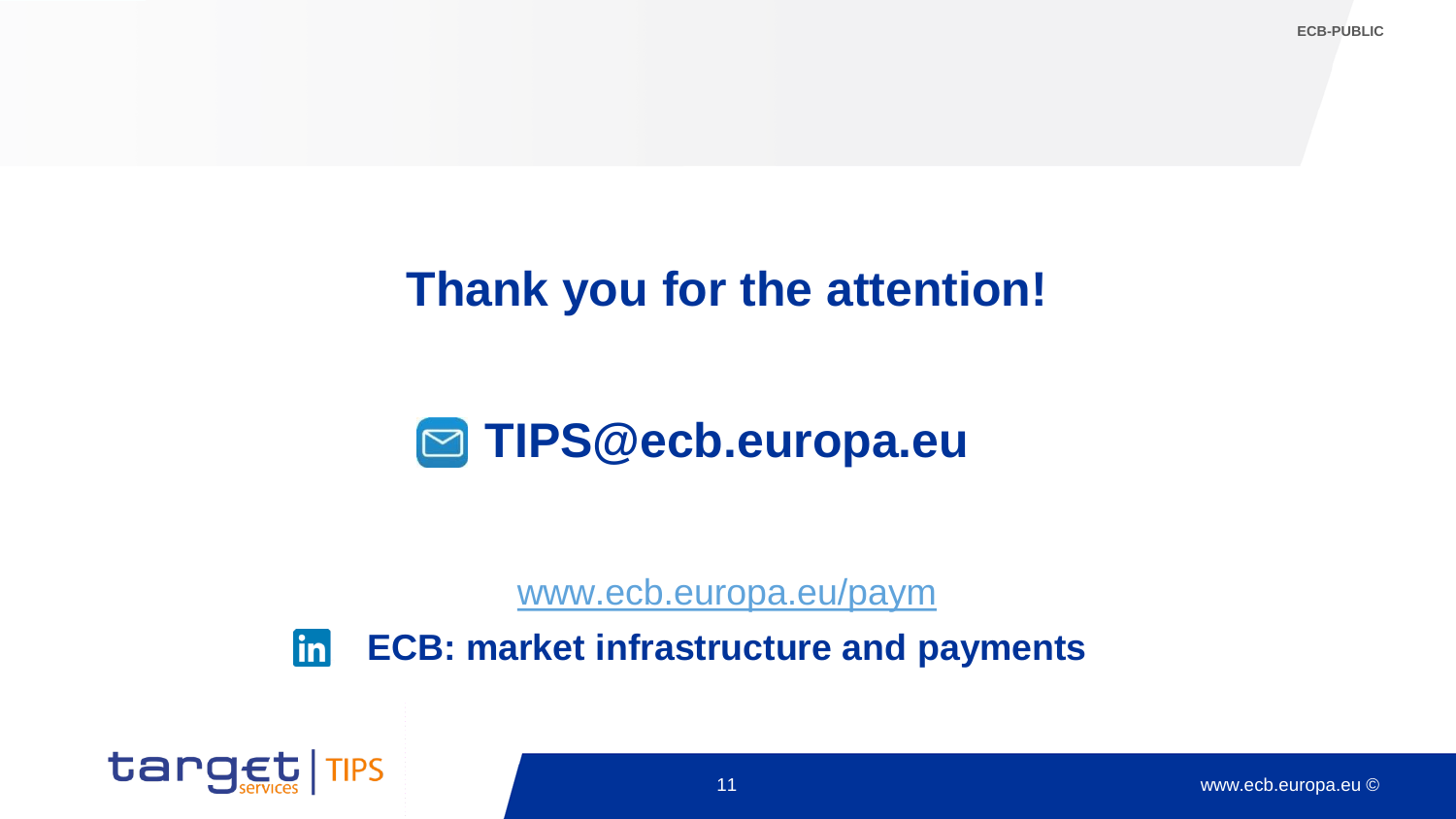**ECB-PUBLIC**

### Appendix